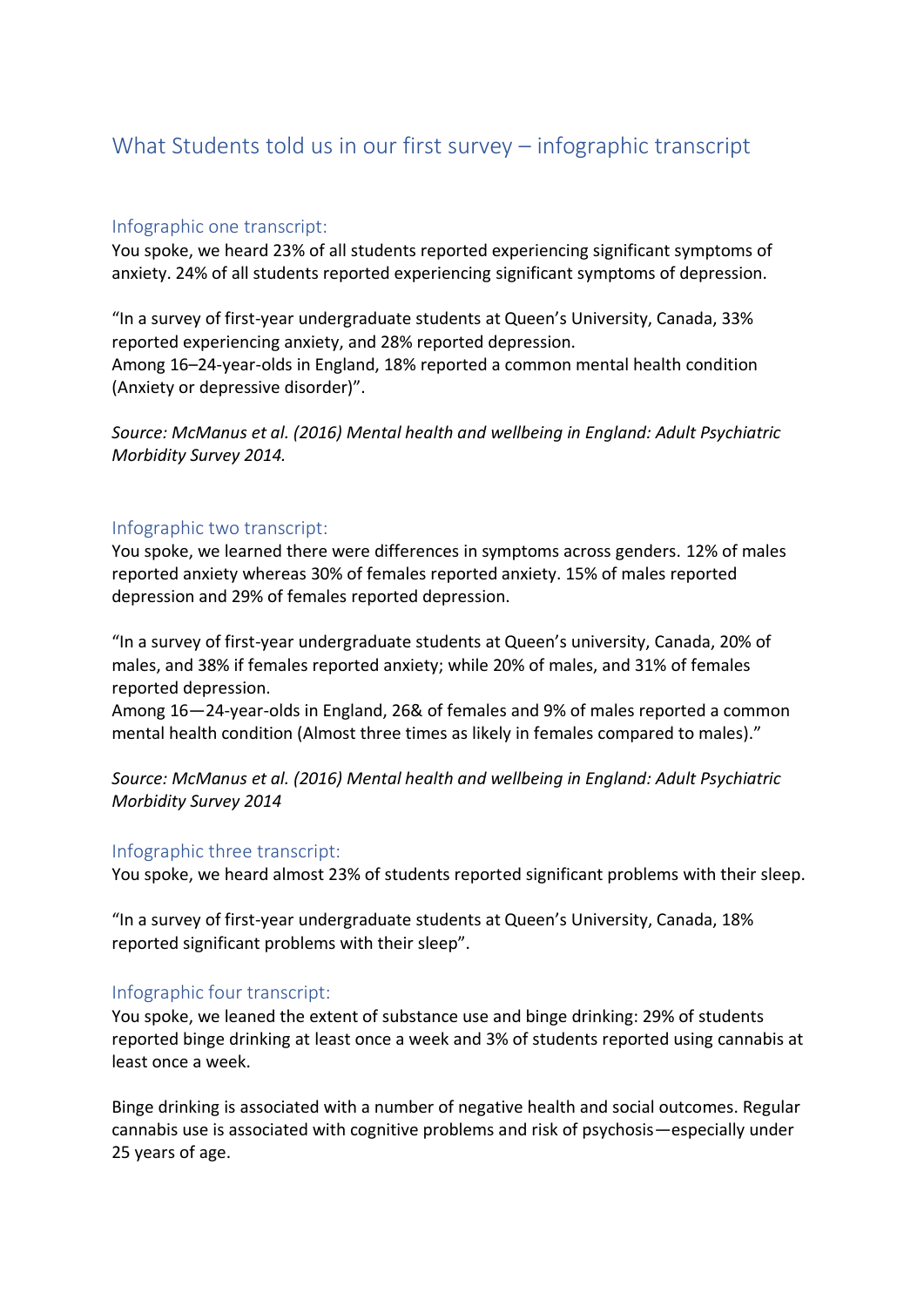"In a survey of first-year undergraduate students at Queen's University, Canada, 25% of students reported drinking at least once a week, and 11% reported cannabis use at least once a week."

#### Infographic five transcript:

You spoke, we learned there were gender differences in mental health problems.

Females more often reported anxiety and depressive disorders whereas males more oftedn reported binge drinking regularly.

"In a survey of first—year undergraduate students at Queen's University, Canada, similar trends were reported".

## Infographic six transcript:

You spoke, we learned reported rate of lifetime self-harm, suicidal attempts, and serious suicidal thoughts.

#### Lifetime suicide attempts

In a survey of first-year undergraduate students at Queen's University, Canada, 7% of females, and 4% of males reported a suicide attempt in their lifetime.

Among 16—24 year olds in England, 13% of females, and 5% of males reported a suice attempt in their lifetime.

#### Self-harm

In a survey of first-year undergraduate students at Queen's University, Canada, 22% of females, and 8% of males reported they had self-harmed at some point in their life.

Among 16-24 year olds in England, 26% of females, and 10% of males reported they had self-harmed at some point in their life.

#### Suicidal thoughts

In a survey of first-year undergraduate students at Queens University, Canada, 31% of females, and 23% of males reported experiencing suicidal thoughts at some point in their life.

Among 16-year olds in England, 35% of females, and 19% of males reported experiencing suicidal thoughts at some point in their life.

*Source: McManus et al. (2016) Mental health and wellbeing in England: Adult Psychiatric Morbidity Survey 2014.* 

Infographic seven transcript: